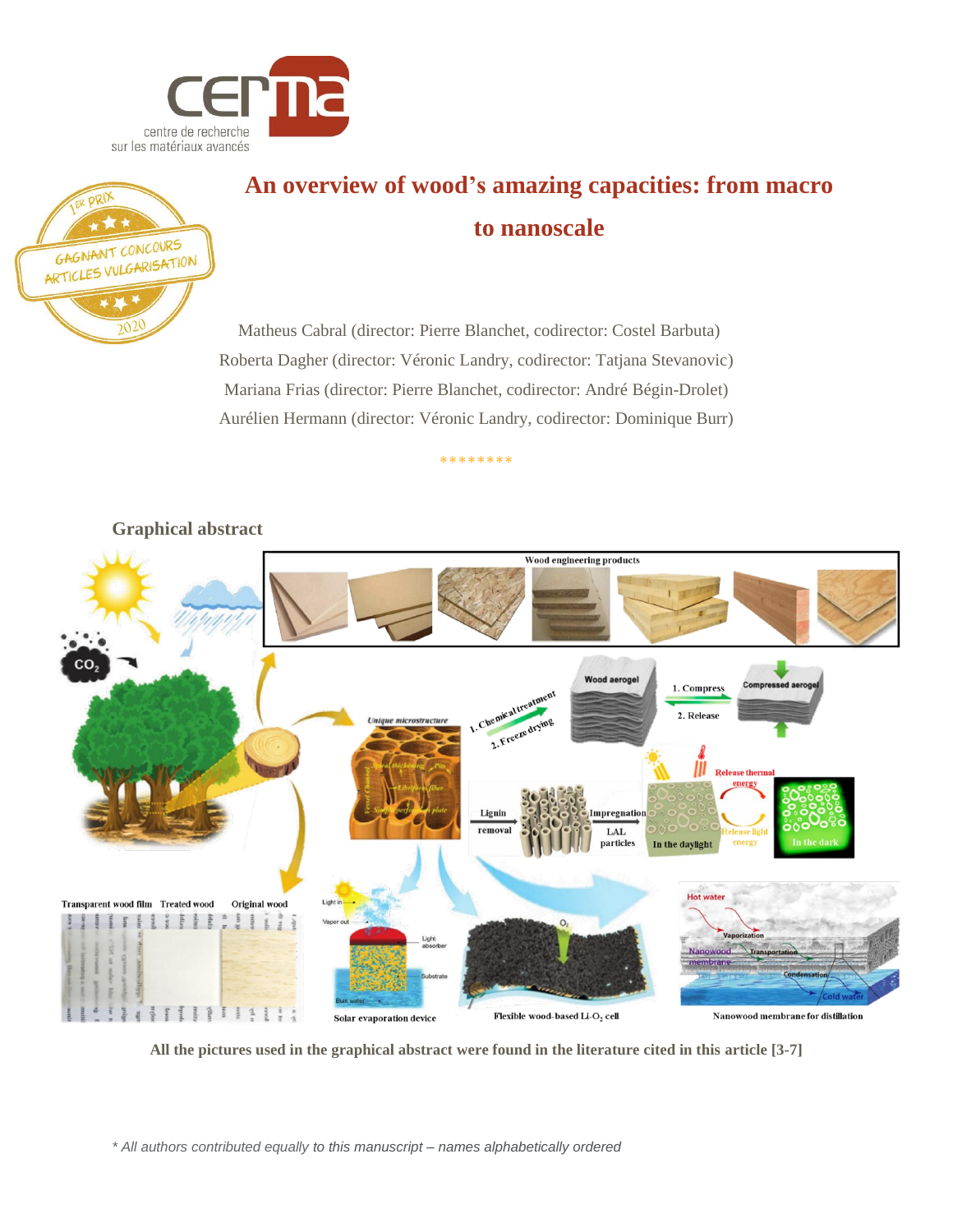#### **Introduction**

Since our intellectual development, humans have been using materials such as stone, leather, wood, plant fibers, ceramics, glass, metals, and more recently they started using polymers. Nowadays, the progress in the development of commercial aircraft, the manufacture of electronic equipment, the diffusion of information, the surgical instruments, the construction of buildings structures, among other applications, is highly dependent on the development of new materials that are adapted to our needs. Furthermore, due to environmental concern, a lot of progress should be made to reduce the carbon footprint caused by materials production (e.g., cement, polymers and steel). Therefore, the use of bio-based materials or bio-composites has emerged as an interesting strategy to mitigate this negative impact of traditional engineering materials.

Wood is a renewable, degradable and environmentally friendly material which has been used in a wide range of applications including building materials, furniture, indoor and outdoor decorations. It is also a main source of a huge number of composites. Wood has a porous structure with different sizes of pores: macropores ( $0.5-58 \mu m$ ), mesopores ( $80-500 \text{ nm}$ ) and micropores ( $1.8-80 \text{ nm}$ ) [1]. The cell walls are composed of three biopolymers: cellulose, hemicellulose and lignin. Approximately, cellulose and hemicellulose represent about 40-45% and 15-25%, respectively, while lignin represent 20-30%, however, these values may vary according to the wood species [2]. Cellulose, which is the major component in wood, is a linear polymer of anhydroglucose units. Hemicelluloses are branched-chain polymers of sugar units (e.g., galactose, mannose, etc.) and lignin is an aromatic macromolecule that has a more complex structure, which is based on phenylpropane units. Cellulose chains in the cell wall are arranged in microfibrils that are entangled to form fibers. The hemicelluloses are linked to the cellulose chains by hydrogen bonding and are chemically linked to lignin. Other compounds, which do not have a structural role, are also present in the porous structure of wood.

The high mechanical properties of wood make it a suitable material for structural applications and construction segment. It is also a flexible structure composed by natural polymers that can either be removed from wood to formulate new materials of a smaller scale or be modified in order to create a functionalized wood material. Due to its porous structure, wood is also well suited as a matrix or a structural support that can be impregnated with sensible chemicals. In this review, we are going to highlight some of wood's applications, from construction segment to smaller scale such as flexible electronics.

# **Tailored wood-based products**

# *Engineering wood products*

Taking into account the use of wood on the macroscale, several materials can be highlighted, which include the wood use as logs and lumbers or in the form of engineering products especially those used for building applications. The advantages of wood engineering products (WEP) as they are made from glued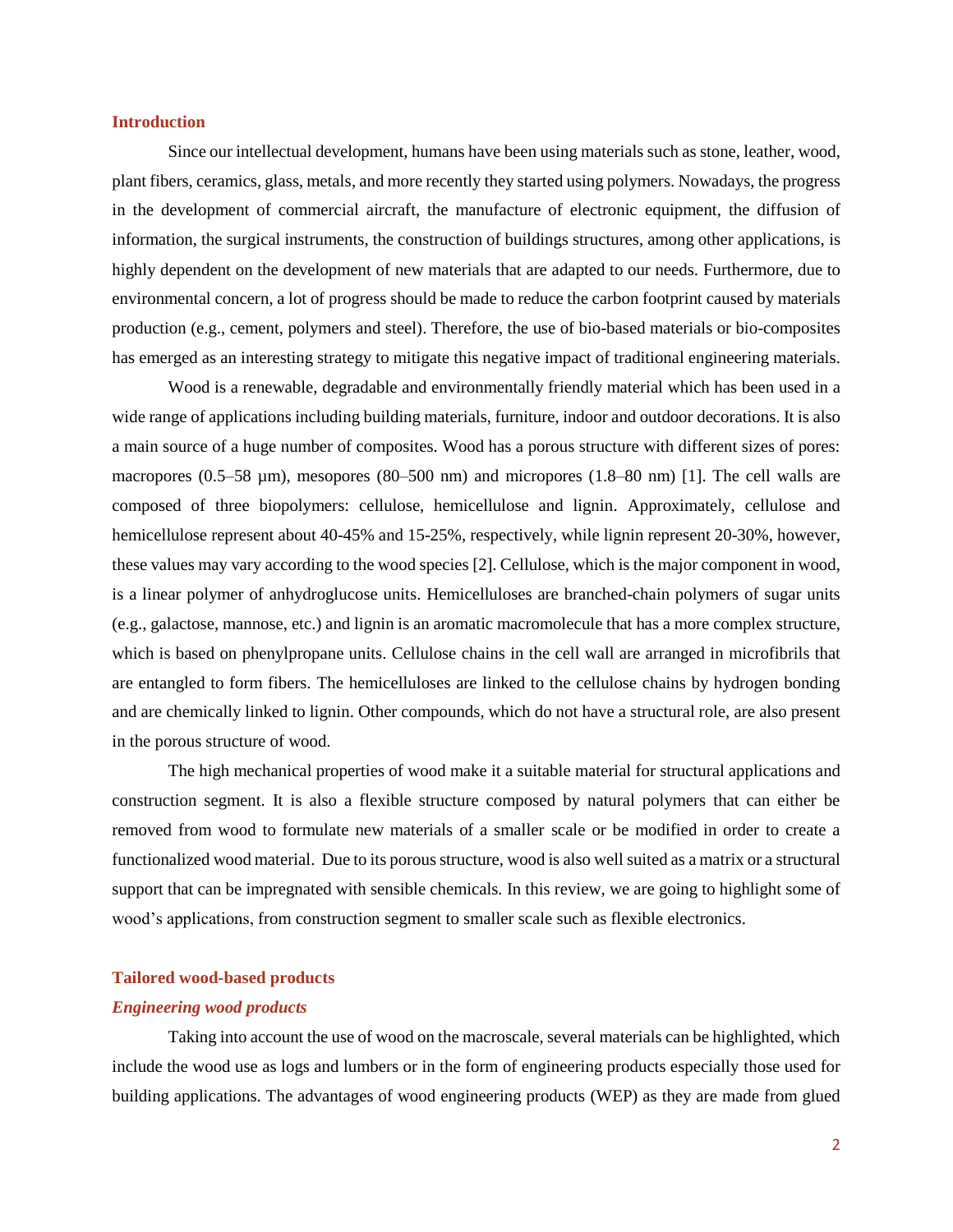laminated timber, adhesives and other materials include increased dimensional stability, more consistent mechanical properties, and increased durability. The most used WEP (Figure 1 a) and some examples of wood in buildings (Figure 1 b) are shown. Subsequently, WEPs are described below based on the review of Ramage et al. (2017) [3].



**Figure 1. Wood engineering products: CLT – Cross Laminated Timber; MDF – Medium Density Fiberboard; HDF – High Density Fiberboard; OSB – Oriented Strand Boards; MDP – Medium Density Particleboard (A) and wood in buildings (B).** 

Cross Laminated Timber (CLT) and glulam are among the most used engineering wood products in mass timber buildings. CLT is a structural composite which was developed in the 1990s in Austria and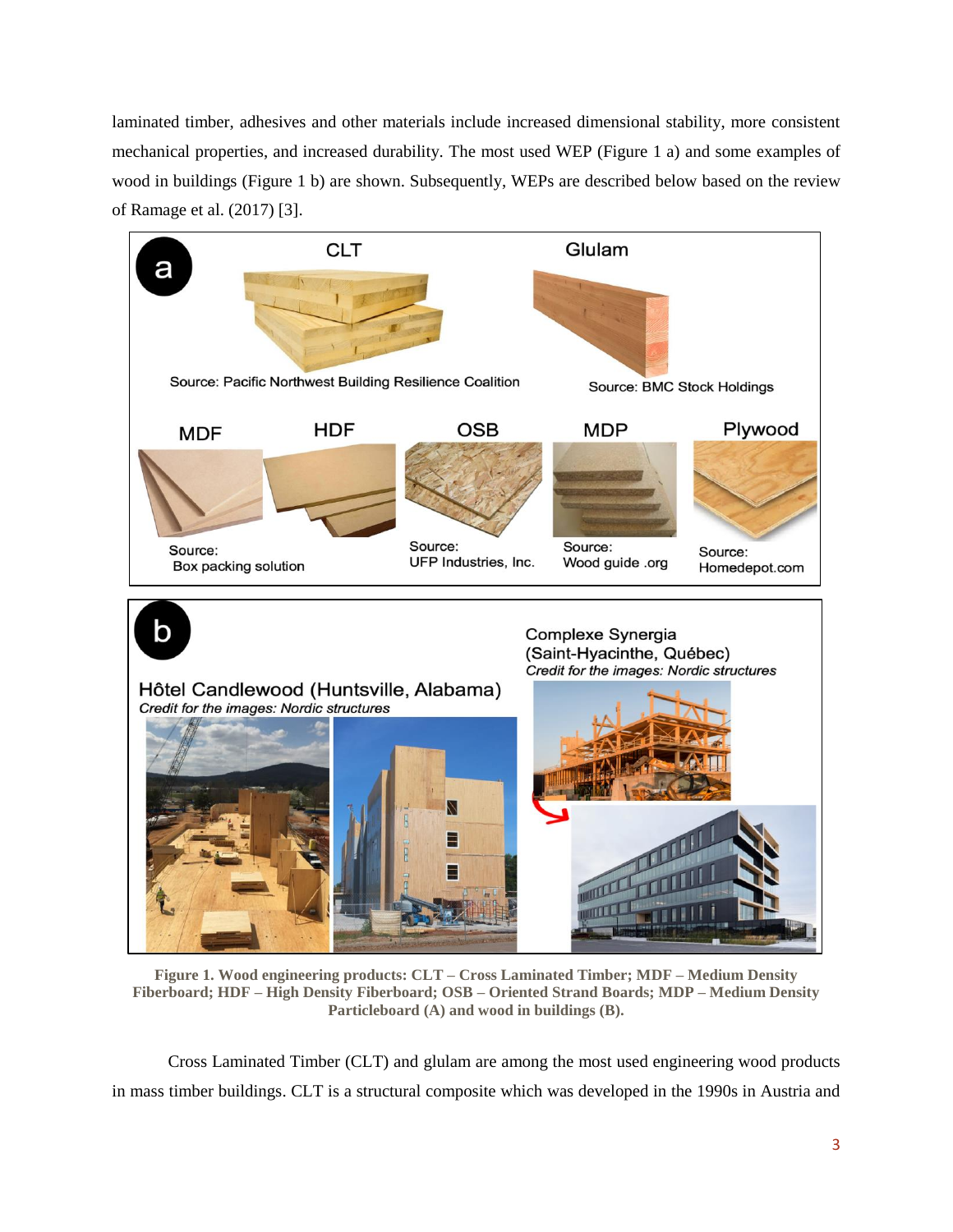Germany. Since then, it has been widely used in Europe and more recently in North America. CLT is usually made up of an odd number of layers, usually three, five or seven which are arranged and glued crosswise to each other with a structure adhesive. Crossing the layers provide high-dimensional stability and loadbearing capabilities in more directions. CLT can be produced in large sizes which can vary up to 0.5 m thick, 4 m wide and 24 m long. This product is used for walls, floors and roofs in buildings.

Glulam is made from small pieces of lumber which can range from 6 to 45 mm thick, forming a single and strong structural material. Glulam is used as a vertical column or a horizontal beam as well as in arched curved shapes. Glulam is available in custom and stock sizes and can be classified according to its appearance as premium, architectural, industrial or framing.

Particleboard is another group of WEP. This group includes medium density (MDF) and high density (HDF) fiberboards, oriented strand board (OSB), medium density particleboard (MDP) and plywood. MDF and HDF are made with wood fibers (hardwood or softwood) and a formaldehyde adhesive and are fabricated by applying high temperature and high pressure. These boards are used for many interior and exterior applications (e.g., furniture, cabinets, window and door frames, walls and roof coverings).

OSB is made from thin wood strands instead of wood fibers, which are also bonded with a formaldehyde adhesive and are formed by applying high temperature and high pressure. Typically, OSB is made up of three layers of strands. The outer faces having longer strands aligned in the direction of the board and the middle layer with the smaller strands or the thin ones aligned or randomly laid. OSB is mainly used for wall cladding, roof decking or as a sub-floor for various floor coverings.

MDP is a non-structural product typically used in interior and exterior uses (e.g., flooring, walls, ceilings, office dividers, notice boards, cabinets and furniture). It is made from wood particles and an adhesive which are pressed together under a high temperature. Additives such as paraffin emulsions and catalysts (ammonium chloride or ammonium sulfate) are commonly applied with the binder to reduce the board's hygroscopicity and to accelerate the binder setting. Plywood is made from an odd number of veneers, orthographically bonded with a binder, to minimize the strength anisotropy of the material. This product can partially replace solid wood in furnishings, floors, decoration, packaging and construction.

## *Delignified wood composites*

As we saw in the first section, wood is a go-to structural material in many construction projects. This is especially due to its mechanical resistance and interconnected vessel arrangement. By removing lignin from wood, a higher absorption of chemicals can be achieved and delignified wood would still carry the same shape stability [4]. Therefore, it can then be used as a supporting material to form mechanically stable composites.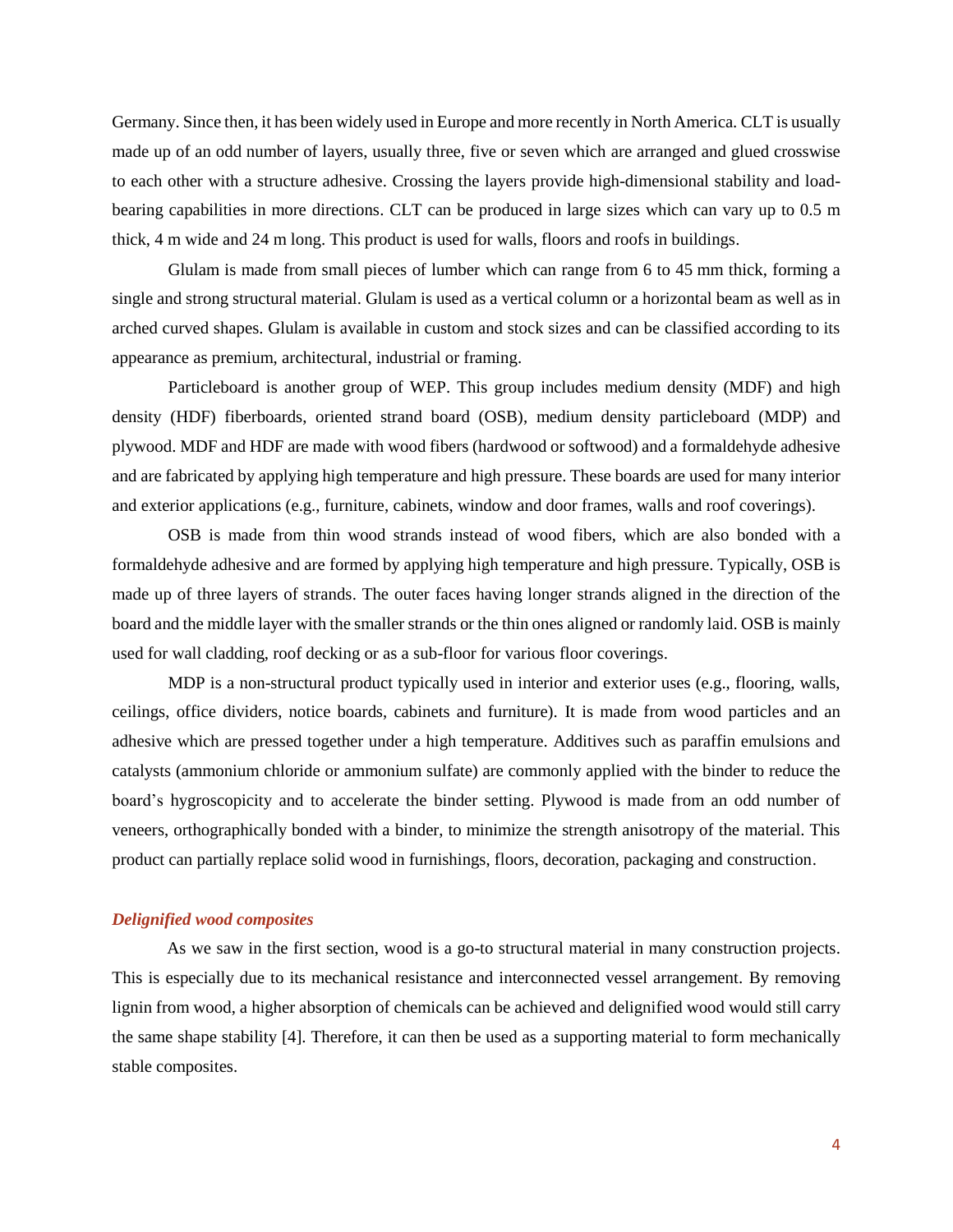Yang et al. designed a self-luminous wood composite for thermal energy and light energy storage, which was fabricated by impregnating delignified wood with phase change materials (PCM) and long afterglow luminescence particles [4]. A synergistic effect was found as delignified wood provided structural and thermal insulation properties, PCM showed high thermal storage capacity and thermal reliability and long afterglow luminescence materials improved both energy storage and consumption by absorbing UV and visible light. Moreover, in the process of energy conversion, this product also showed light emitting properties that can have potential application for decoration, emergency lighting and building energy conservation purposes.

# *Aerogels made from wood*

By removing both lignin and hemicelluloses with chemical treatment then freeze-drying, it is also possible to produce aerogels [5]. The obtained product is light, has low thermal conductivity and shows higher mechanical strength than other insulation materials (e.g., polyurethane; rockwool and fiberglass) [6]. Since wood is an anisotropic material, it ensures a faster thermal dissipation in one direction and therefore increasing the insulation in the other, as shown in Figure 2.



**Figure 2. Wood aerogels (modified from reference [5])**

#### *Nanowood for flexible electronics*

Wood can also be used to fabricate thin films as substrates for flexible electronics, which can be functionalized and then applied in smart packaging, sensors and wearable devices [7]. These films are produced by removing lignin and hemicelluloses from wood, and the product obtained will appear as a white solid. The treated wood is then compressed between two polyethylene terephthalate (PET) membranes. As both materials have similar refractive index, transparent wood films are obtained. A conductive ink is then printed on this substrate to make an electronic circuit. The conductive ink used can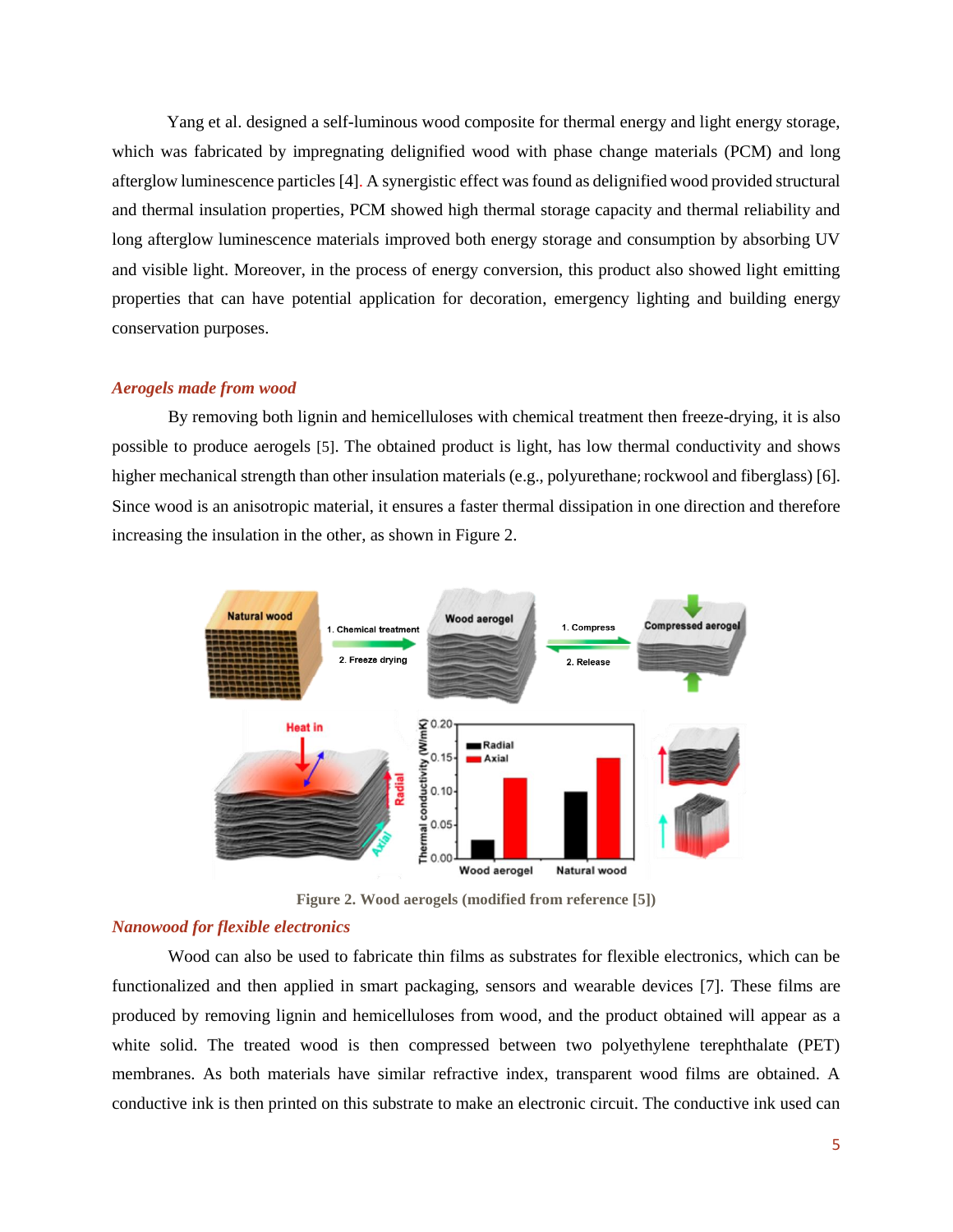also be bio-based on lignin carbon nanofibers. These fabricated electronics can be recycled by reusing the fibers in paper-making processes. So, if we want to improve the sustainability of our electronic devices, nanowood is an option to consider!

#### *Making batteries from nanowood*

For the development of wood-based batteries, researchers were inspired by the porous structure of wood, which ensures the transport of water and nutrients in trees [8]. The presence of pores sized from microns to nanometers, plays an important role for the high performance of the batteries by providing independent channels for oxygen, ions and electrons. Therefore, wood gives us a one-step solution for avoiding obstacles that may occur during the charging/discharging cycle of the battery (e.g., insoluble  $Li_2O_2$ ) solids that could reduce the transmission of oxygen and lithium ions). Other than lithium-oxygen batteries, wood have been investigated for the use in the development of lithium-CO<sub>2</sub> batteries and an all-wood supercapacitor.

#### *Wood-based solar steam generators*

Similar as for the batteries, the micropores of wood can play an important role for the high performance of solar steam generators [8,9]. Therefore, researchers took advantage of the natural structure of wood for the water transport and carbonized the top layer of wood to also have a good conversion of light to heat. In the reverse-tree design, water is either transported across the vessels of wood or by the smaller pores (see Figure 3). To further improve the performance of these systems, researchers have removed lignin from wood to reduce its thermal conductivity. These wood-based solar steam generators can be used for seawater desalination and steam power generation, which could contribute to the global efforts for resolving energy and clean water shortage crisis.



**Figure 3. Wood-based solar steam generator [8,9].**